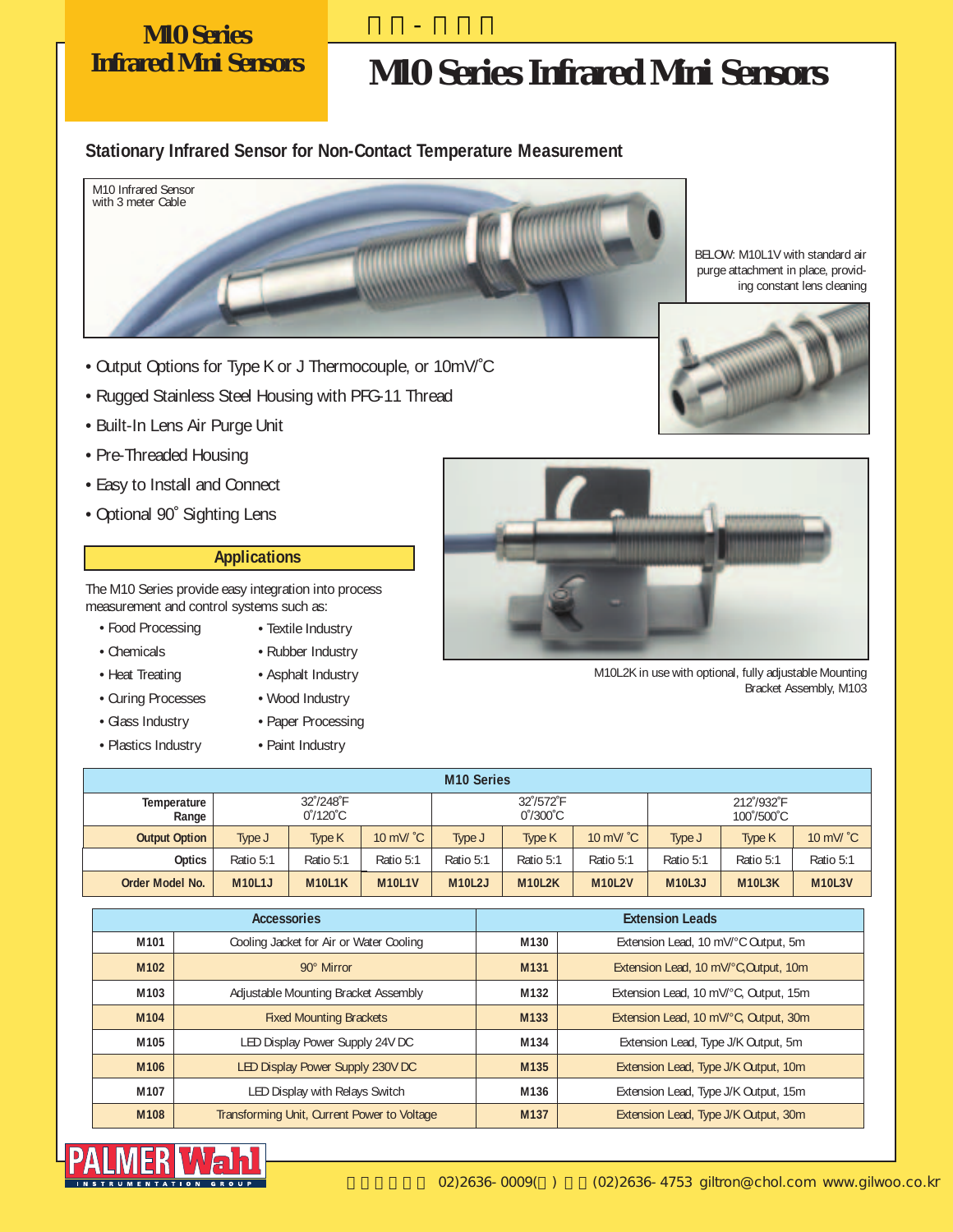## **M10 Series Infrared Mini Sensors Infrared Mini Sensors**

길우-팔머왈

| <b>Specifications</b>        |                                                                                                                                                                                       |  |  |  |  |  |
|------------------------------|---------------------------------------------------------------------------------------------------------------------------------------------------------------------------------------|--|--|--|--|--|
| <b>Temperature Range</b>     | Models M10L1J, K, or $V = 32^{\circ}$ to 248°F (0° to 120°C)<br>Models M10L2J, K, or $V = 32^\circ$ to 572°F (0° to 300°C)v<br>Models M10L3J, K, or V = 212° to 932°F (100° to 500°C) |  |  |  |  |  |
| <b>IR Detector</b>           | Thermopile, Si-based                                                                                                                                                                  |  |  |  |  |  |
| <b>Output Resistance</b>     | $50 \mu m$                                                                                                                                                                            |  |  |  |  |  |
| <b>Output</b>                | Thermocouple Type J ("J" Model No.Suffix)<br>Thermocouple Type K ("K" Model No. Suffix)<br>10 mV/°C ("V" Model No. Suffix)                                                            |  |  |  |  |  |
| Maximum Load                 | 50kµm                                                                                                                                                                                 |  |  |  |  |  |
| <b>Emissivity</b>            | 0.95 Fixed                                                                                                                                                                            |  |  |  |  |  |
| <b>Response Time</b>         | 0.3 Seconds                                                                                                                                                                           |  |  |  |  |  |
| <b>Repeatability</b>         | 1% of Reading or ±1°C (1.8°F), Whichever is Greater                                                                                                                                   |  |  |  |  |  |
| Accuracy                     | 1.5% Temperature Range or 2.5°C (4.5°F), Whichever is Greater                                                                                                                         |  |  |  |  |  |
| <b>Field of View</b>         | 5:1 Spot Distance to Diameter Ratio (Nominal)                                                                                                                                         |  |  |  |  |  |
| <b>Spectral Range</b>        | $8$ to 14 $\mu$ m                                                                                                                                                                     |  |  |  |  |  |
| <b>Power Supply</b>          | 24V DC, ±25%                                                                                                                                                                          |  |  |  |  |  |
| <b>Power Consumption</b>     | $6.3 \text{ mA}$                                                                                                                                                                      |  |  |  |  |  |
| <b>Operating Temperature</b> | 32° to 158°F (0° to 70°C)                                                                                                                                                             |  |  |  |  |  |
| <b>Storage Temperature</b>   | -22° to 185°F (-30° to 85°.C)                                                                                                                                                         |  |  |  |  |  |
| <b>Sensor Housing</b>        | Stainless Steel, Pre-Threaded and Supplied with Two Lock Nuts                                                                                                                         |  |  |  |  |  |
| <b>Safety System</b>         | IP 65 (DIN 40 050)                                                                                                                                                                    |  |  |  |  |  |
| <b>Safety Class</b>          | 1 According to VDE 0411                                                                                                                                                               |  |  |  |  |  |
| Weight                       | 200g (7oz)                                                                                                                                                                            |  |  |  |  |  |
| <b>Connection Cable</b>      | 1m (3.3') Length, LiYCY, 5/16" (8mm) Diameter                                                                                                                                         |  |  |  |  |  |
| <b>EMC Test</b>              | CE label for ESD, RF-Radiation Bursts, Electromagnetic Fields                                                                                                                         |  |  |  |  |  |

# **M10 Series**



M10K shown with Wahl Digi-Stem Thermometer System

Wahl Instruments can now offer a complete Non-Contact Temperature Measurement package by combining the new Heat-Spy Monitor M10 Series with Wahl Digi-Stem Thermometers. Wahl Digi-Stems accept Type K Thermocouple input and provide a large, 1" LCD reading from a rugged, NEMA-4X rated stainless steel housing.

Use of Wahl Digi-Stems offers the added advantage of an easy-to-use recalibration feature that can zero out any system inaccuracy resulting from emissivity-related IR measurement errors.

Contact the factory or your Wahl representative for Digi-Stem catalog number PW1143.



02)2636-0009() (02)2636-4753 giltron@chol.com www.gilwoo.co.kr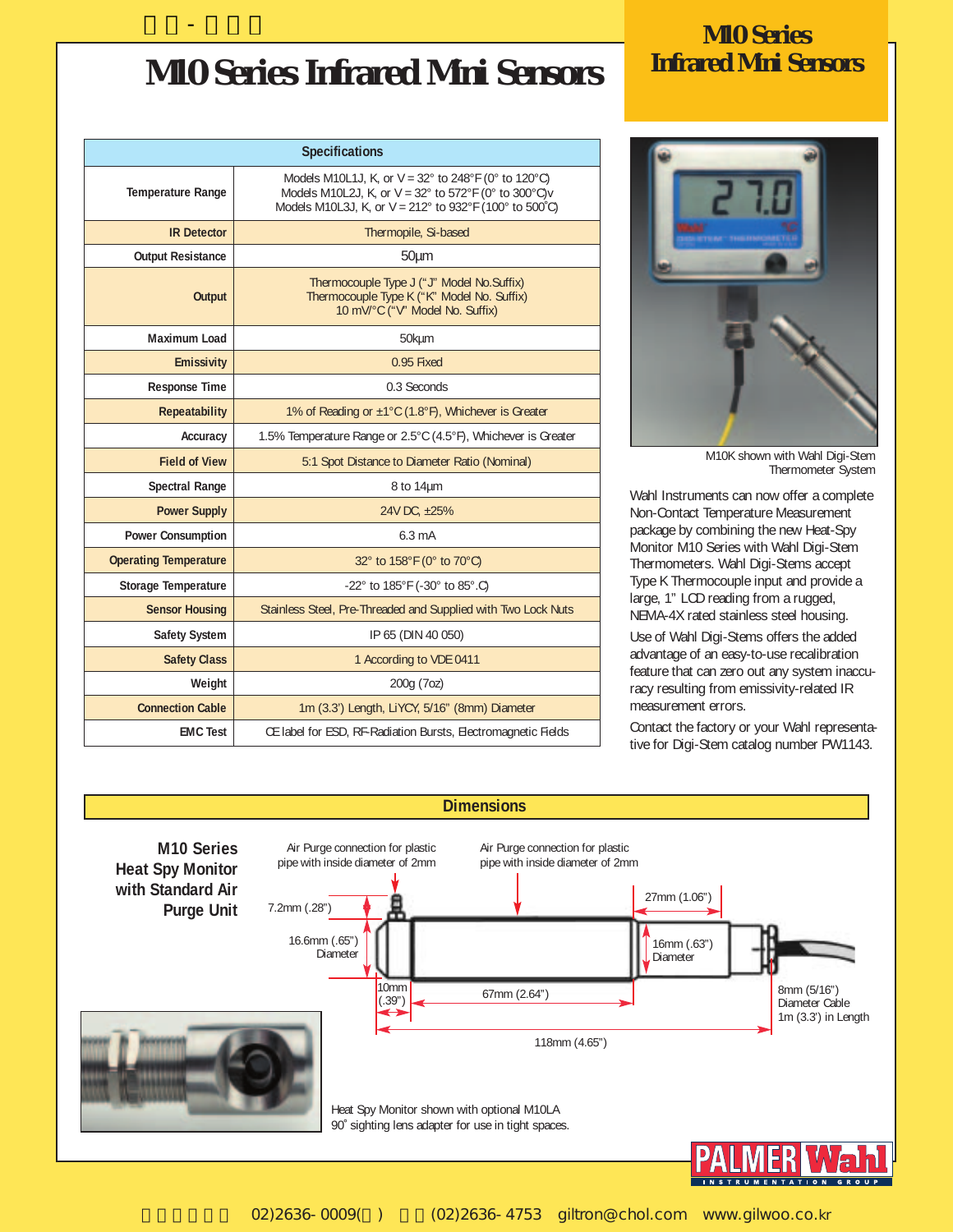### **M25 Series Ball and Socket**

### **Omni-Positional Mount M25 Series Ball and Socket Omni-Positional Mount**



#### **Allows Adjustment to Any Angle**

- Ideal for OEM Applications
- Rugged Stainless Steel Construction
- Custom Configurations Available



Close Up of Ball and Socket Mount

#### **M25L1**

The low-temperature model M25L1 measures temperatures from -40° to 212°F (-40° to 100°C) with an accuracy of  $\pm 1^{\circ}$ F or ±0.5˚C with analog output. This self-contained instrument is housed in rugged stainless steel body with stainless steel connectors and cabling. It is excellent for measuring temperatures of objects in the natural environment. The ball and socket omni-position mount comes standard with each unit, and is sealed to the sensor head. This allows the unit to be mounted to a 1/4-20 screw and then adjusted to any desired angle.

#### **M25L2**

**Model Features**

길우-팔머왈

The lightweight, miniaturized M25L2 provides high-temperature configuration with measurements along a wide range of -22˚F to 2000˚F (-30˚ to 1100˚C) with 1.0˚F or ˚C resolution. Both digital and analog output available, with options for a transmitter and remote terminals. It is ideal for high-temperature applications where it is unsafe or impossible to take a temperature reading with other instruments.

| <b>Ordering Information</b> |               |                                                                |                                   |               |                                                                                                                                                              |                                   |                                   |               |  |  |
|-----------------------------|---------------|----------------------------------------------------------------|-----------------------------------|---------------|--------------------------------------------------------------------------------------------------------------------------------------------------------------|-----------------------------------|-----------------------------------|---------------|--|--|
| Temperature<br>Range        |               | $-40^\circ$ to 212 $\degree$ F<br>$-40^\circ$ to $100^\circ$ C |                                   |               | $-22^{\circ}$ to 2000 $\degree$ F<br>$-30^\circ$ to 1100 $^\circ$ C<br>Models with Type J or K Outputs:<br>$-30^{\circ}$ to 1390°F or $-30^{\circ}$ to 760°C |                                   |                                   |               |  |  |
| <b>Output Option</b>        | D/A           | Analog                                                         | Analog                            | Analog        | D/A                                                                                                                                                          | Analog                            | Analog                            | Analog        |  |  |
| Optics                      | 4:1 or $15:1$ | 4:1 or $15:1$                                                  | Ratio 1:1                         | 4:1 or $15:1$ | $30:1$ or 4:1                                                                                                                                                | $30:1$ or 4:1                     | Ratio 1:1                         | $30:1$ or 4:1 |  |  |
| Order Model No.             | M25 L1-1      | M <sub>25</sub> L <sub>1</sub> -2                              | M <sub>25</sub> L <sub>1</sub> -3 | M25 L1-4      | M25 L2-1                                                                                                                                                     | M <sub>25</sub> L <sub>2</sub> -2 | M <sub>25</sub> L <sub>2</sub> -3 | M25 L2-4      |  |  |



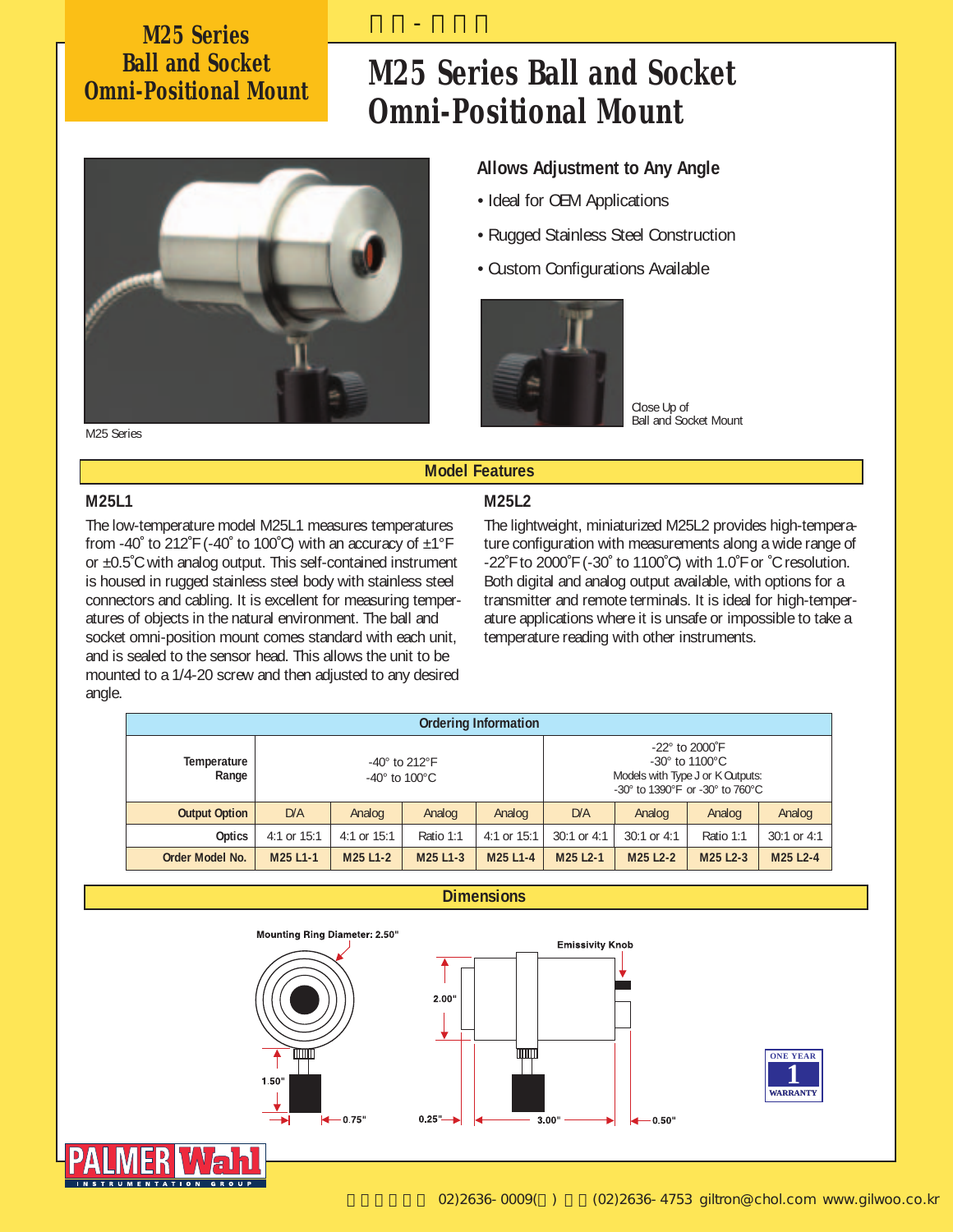### **M25 Series Ball and Socket Omni-Positional Mount**

길우-팔머왈

### **M25 Series Ball and Socket<br>Omni-Positional Mount**

| <b>Specifications</b>                 |                                                                                                     |                                                                                                                                                                     |                              |                                                                                       |                                                                                         |                                     |                                   |                 |  |
|---------------------------------------|-----------------------------------------------------------------------------------------------------|---------------------------------------------------------------------------------------------------------------------------------------------------------------------|------------------------------|---------------------------------------------------------------------------------------|-----------------------------------------------------------------------------------------|-------------------------------------|-----------------------------------|-----------------|--|
| Model No.                             | M25 L1-1<br>M25 L1-2<br>M25 L1-3<br>M25 L1-4                                                        |                                                                                                                                                                     |                              | M25 L2-1                                                                              | M25 L2-2                                                                                | M25 L2-3                            | M25 L2-4                          |                 |  |
| <b>Temperature Range</b>              | -40 $^{\circ}$ to 212 $^{\circ}$ F<br>-40 $^{\circ}$ to 100 $^{\circ}$ C                            | -22° to 2000°F<br>$-30^\circ$ to 1100 $^{\circ}$ C<br>Models with Type J or K Outputs:<br>-30 $^{\circ}$ to 1390 $^{\circ}$ F or -30 $^{\circ}$ to 760 $^{\circ}$ C |                              |                                                                                       |                                                                                         |                                     |                                   |                 |  |
| <b>Resolution</b>                     |                                                                                                     | $0.1^{\circ}$ F or $0.1^{\circ}$ C                                                                                                                                  |                              |                                                                                       |                                                                                         | 1.0°F or 1.0°C                      |                                   |                 |  |
| Accuracy                              | $\pm 0.1$ °F or $\pm 0.5$ °C                                                                        |                                                                                                                                                                     | $\pm 0.5$ °F or $\pm 0.5$ °C |                                                                                       | ±0.5% Full Scale                                                                        |                                     | $±1.0\%$ of Reading, $±1.0^\circ$ |                 |  |
| Repeatability                         |                                                                                                     | $\pm$ 0.2°F or $\pm$ 0.1°C                                                                                                                                          |                              |                                                                                       |                                                                                         | $\pm 2.0$ °F or $\pm 1.0$ °C        |                                   |                 |  |
| <b>Temperature</b>                    |                                                                                                     | All Functions in °F or °C                                                                                                                                           |                              |                                                                                       |                                                                                         | All Functions in °F or °C           |                                   |                 |  |
| <b>Noise Effective</b><br>Temperature | $±1.0$ °F or $±0.5$ °C<br>$±0.2$ °C                                                                 |                                                                                                                                                                     |                              |                                                                                       |                                                                                         | $<1.0^{\circ}$ C                    |                                   |                 |  |
| <b>Optics</b>                         | Robust, Aerospace Quality, Double-Coated Zinc Seleide Optics per Military Specification MIL-C-13508 |                                                                                                                                                                     |                              |                                                                                       |                                                                                         |                                     |                                   |                 |  |
| <b>Spectral Pass Band</b>             |                                                                                                     | $8 <$ Wavelengths $<$ 14 µm                                                                                                                                         |                              |                                                                                       | $8 <$ Wavelengths $<$ 14 µm                                                             |                                     | $7 <$ Wavelengths $<$ 15 µm       |                 |  |
| <b>Sighting</b>                       |                                                                                                     | Line of Sight                                                                                                                                                       |                              |                                                                                       |                                                                                         | Line of Sight                       |                                   |                 |  |
| <b>Field of View</b>                  |                                                                                                     | $4^{\circ}$ or $15^{\circ}$                                                                                                                                         |                              |                                                                                       | $2^{\circ}$ or $15^{\circ}$                                                             |                                     |                                   |                 |  |
| <b>Operating Environment</b>          | 14° to 160°F (-10° to 70°C), up to 95% Relative Humidity                                            |                                                                                                                                                                     |                              |                                                                                       | 14° to 160°F (-10° to 70°C), up to 95% Relative Humidity                                |                                     |                                   |                 |  |
| <b>Storage Temperature</b>            |                                                                                                     | Same as Operating Environment                                                                                                                                       |                              |                                                                                       |                                                                                         | Same as Operating Environment       |                                   |                 |  |
| <b>Response Time</b>                  | 0.10 Second                                                                                         |                                                                                                                                                                     |                              | 0.015<br>Second                                                                       | 0.10 Second                                                                             |                                     |                                   | 0.015<br>Second |  |
| Emissivity<br>Compensation            | Preset at 0.98 or<br>at End-User's Request                                                          |                                                                                                                                                                     | 0.2 to 0.98 Settable         |                                                                                       | Preset at 0.98 or at End-User's Request                                                 |                                     |                                   |                 |  |
| <b>Operating Distance</b>             |                                                                                                     | 2 cm to 300 meters                                                                                                                                                  |                              |                                                                                       | 2 cm to 300 meters                                                                      |                                     |                                   |                 |  |
| <b>Mounting</b>                       |                                                                                                     | <b>Ball and Socket Swivel Mount</b>                                                                                                                                 |                              |                                                                                       |                                                                                         | <b>Ball and Socket Swivel Mount</b> |                                   |                 |  |
| <b>Power Requirements</b>             |                                                                                                     | 5V to 26V DC<br>Current Draw:10mA+Current Signal                                                                                                                    |                              |                                                                                       | 5V to 26V DC*<br>5V to 26V DC<br>Current Draw: 30mA<br>Current Draw:10mA+Current Signal |                                     |                                   |                 |  |
| <b>Output Signal</b>                  | Standard: RS232C and<br>Analog Millivolt (10mV/°C)<br>Optional: 4-20mA*, 0-5V                       | Standard: RS232C and<br>Standard: mV (10mV/°C)<br>Optional: 4-20mA*, 0-5V                                                                                           |                              | Analog Millivolt (1mV/°C)<br>Optional: 4-20mA*, 0-5V and<br>Type J or K Simulated T/C | Standard: mV (1mV/°C)<br>Optional: 4-20mA*, 0-5V and<br>Type J or K Simulated T/C       |                                     |                                   |                 |  |

\* With mA output, user must provide 15-26V DC

|      | <b>Accessories</b>                    |  |  |  |  |  |
|------|---------------------------------------|--|--|--|--|--|
| M201 | Transmitter                           |  |  |  |  |  |
| M202 | <b>Transmitter</b>                    |  |  |  |  |  |
| M203 | Remote Terminal with Readout          |  |  |  |  |  |
| M209 | <b>Ball &amp; Socket Swivel Mount</b> |  |  |  |  |  |
| M210 | Cable: Armored / Foot                 |  |  |  |  |  |
| M211 | Cable: Plastic / Foot                 |  |  |  |  |  |
| M215 | Replacement Lens (Lg. Soft)           |  |  |  |  |  |
| M222 | <b>Power Supply</b>                   |  |  |  |  |  |
| M232 | <b>Recalibration - Sensors</b>        |  |  |  |  |  |
| M234 | <b>Special Calibration</b>            |  |  |  |  |  |
| M236 | Specific Pass-Band                    |  |  |  |  |  |
| M237 | <b>Specific Window</b>                |  |  |  |  |  |



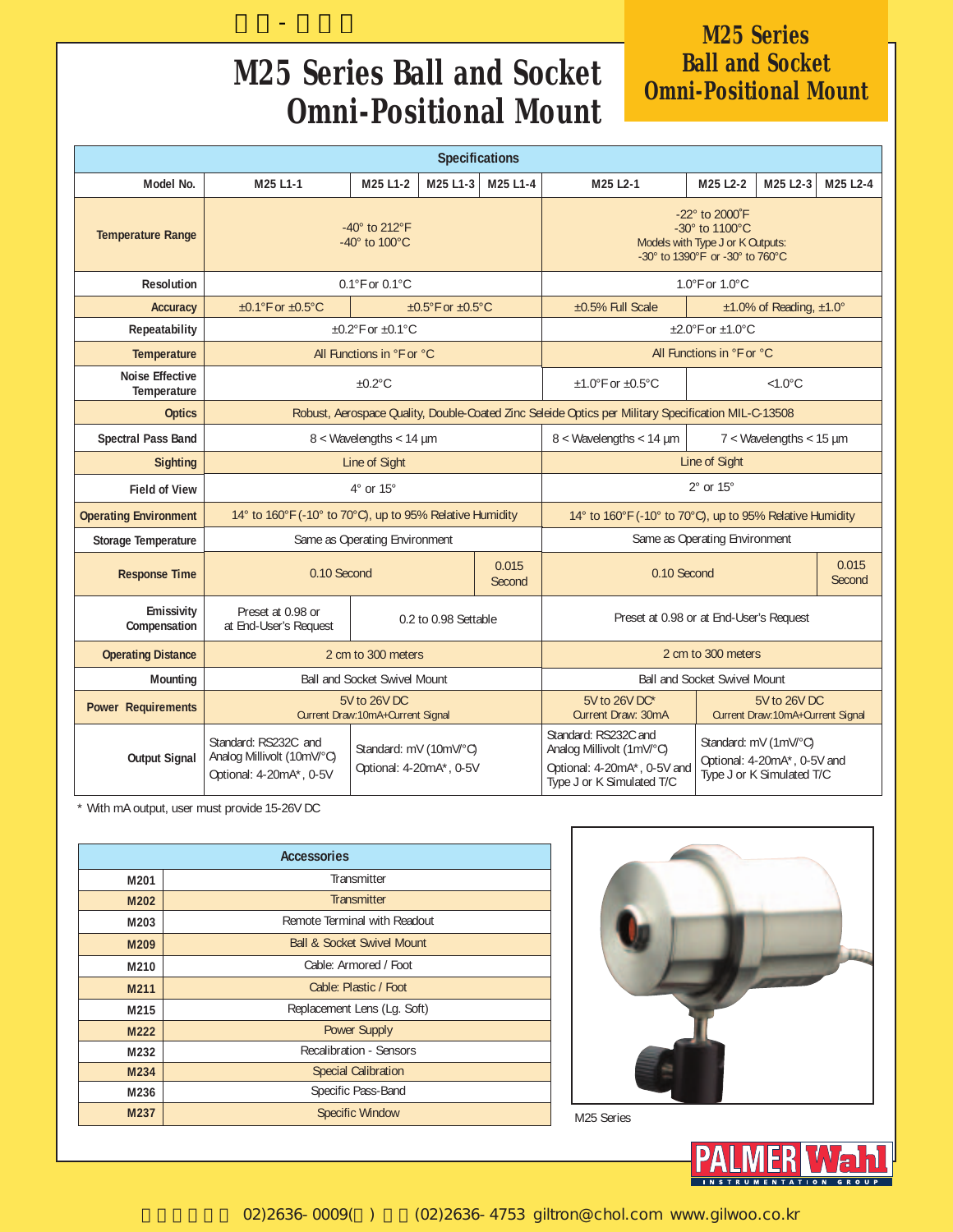# **M30 Series**

### **Compact Sensors M30 Series Compact Sensors**



• High Accuracy

길우-팔머왈

- Superior Optics
- Digital Signal Conditioning
- Rugged Stainless Steel Housing
- Fast and Easy Adaptation to Applications
- Analogue Output of 4-20mA

Introducing Wahl's M30 Series high-end fixed infrared with high accuracy and superior optics in rugged stainless steel housing. Response time, emissivity, peak picker mode, and measuring subranges are adjustable via interface with a PC.

|                                             | <b>Specifications</b>      |                                               |                            |                            |                                                         |                            |                             |                             |  |  |  |
|---------------------------------------------|----------------------------|-----------------------------------------------|----------------------------|----------------------------|---------------------------------------------------------|----------------------------|-----------------------------|-----------------------------|--|--|--|
| Order Model No.                             | M30F                       | <b>M30L</b>                                   | M30G1                      | M30G2                      | M30M1                                                   | M30M2                      | M30H1                       | <b>M30H2</b>                |  |  |  |
| <b>Temperature</b><br>Range                 | 392°/1832°F<br>200°/1000°C | $-26'$ /1112°F<br>$-32^{\circ}/600^{\circ}$ C | 212°/2192°F<br>100°/1200°C | 752°/4532°F<br>400°/2500°C | 572°/2372°F<br>300°/1300°C                              | 662°/3272°F<br>350°/1800°C | 1202°/3272°F<br>650°/1800°C | 1472°/4532°F<br>800°/2500°C |  |  |  |
| <b>Optics</b>                               | I, II, or III              | VII, VIII, or IX                              | IV, V, or VI               | IV, V, or VI               | I, II, or III                                           | I, II, or III              | I, II, or III               | I, II, or III               |  |  |  |
| <b>Accuracy</b>                             | 1%                         | 1%                                            | 1%                         | 1%                         | 0.5%                                                    | 0.5%                       | 0.5%                        | 0.5%                        |  |  |  |
| Repeatability                               | 0.5%                       | 0.5%                                          | 0.5%                       | 0.5%                       | 0.1%                                                    | 0.1%                       | 0.1%                        | 0.1%                        |  |  |  |
| <b>Temperature</b>                          |                            |                                               |                            |                            | All Functions in 'F or 'C                               |                            |                             |                             |  |  |  |
| <b>Spectral Range</b>                       | 3.9 <sub>µm</sub>          | $8/14 \mu m$                                  | $5.14 \mu m$               | $5.14 \mu m$               | 1.45/1.8µm                                              | 1.45/1.8um                 | $0.8/1.1 \mu m$             | $0.8/1.1 \mu m$             |  |  |  |
| <b>Response Time</b>                        | <b>100ms</b>               | <b>100ms</b>                                  | <b>100ms</b>               | <b>100ms</b>               | 20 <sub>ms</sub>                                        | 20 <sub>ms</sub>           | 20 <sub>ms</sub>            | 20ms                        |  |  |  |
| <b>Emissivity</b>                           | 20/100%                    | 20/100%                                       | 20/100%                    | 20/100%                    | 5/100%                                                  | 5/100%                     | 5/100%                      | 5/100%                      |  |  |  |
| <b>Power</b>                                | <b>24V DC</b>              | <b>24V DC</b>                                 | <b>24V DC</b>              | <b>24V DC</b>              | <b>24V DC</b>                                           | <b>24V DC</b>              | <b>24V DC</b>               | <b>24V DC</b>               |  |  |  |
| <b>Distance/Spot Ratio</b>                  | 33:1                       | 50:1                                          | 50:1                       | 50:1                       | 100:1                                                   | 100:1                      | 100:1                       | 150:1                       |  |  |  |
| <b>Integrated LED</b><br><b>Pilot Light</b> |                            |                                               |                            |                            | yes                                                     | yes                        | yes                         | yes                         |  |  |  |
| <b>Integrated MAX</b><br>Data Storage       | ÷,                         | ÷,                                            |                            | $\sim$                     | yes                                                     | yes                        | yes                         | yes                         |  |  |  |
| Output, Linear                              |                            |                                               |                            |                            | $4-20$ mA                                               |                            |                             |                             |  |  |  |
| <b>Maximum Load</b>                         |                            |                                               |                            |                            | $700\Omega$ (24V)                                       |                            |                             |                             |  |  |  |
| <b>Safety</b>                               |                            |                                               |                            |                            | <b>IP65</b>                                             |                            |                             |                             |  |  |  |
| Operating<br>Temperature                    |                            | 32°/158°F<br>$0^{\circ}/70^{\circ}$ C         |                            |                            |                                                         |                            |                             |                             |  |  |  |
| <b>Storage</b><br><b>Temperature</b>        |                            |                                               |                            |                            | $-4^{\circ}/158^{\circ}F$<br>$-20^{\circ}/70^{\circ}$ C |                            |                             |                             |  |  |  |
| Housing                                     |                            |                                               |                            |                            | <b>Stainless Steel</b>                                  |                            |                             |                             |  |  |  |
| Weight                                      |                            |                                               |                            |                            | ca. 450q                                                |                            |                             |                             |  |  |  |

Response time, emissivity, peak picker mode and measuring subranges are adjustable via interface with a PC.



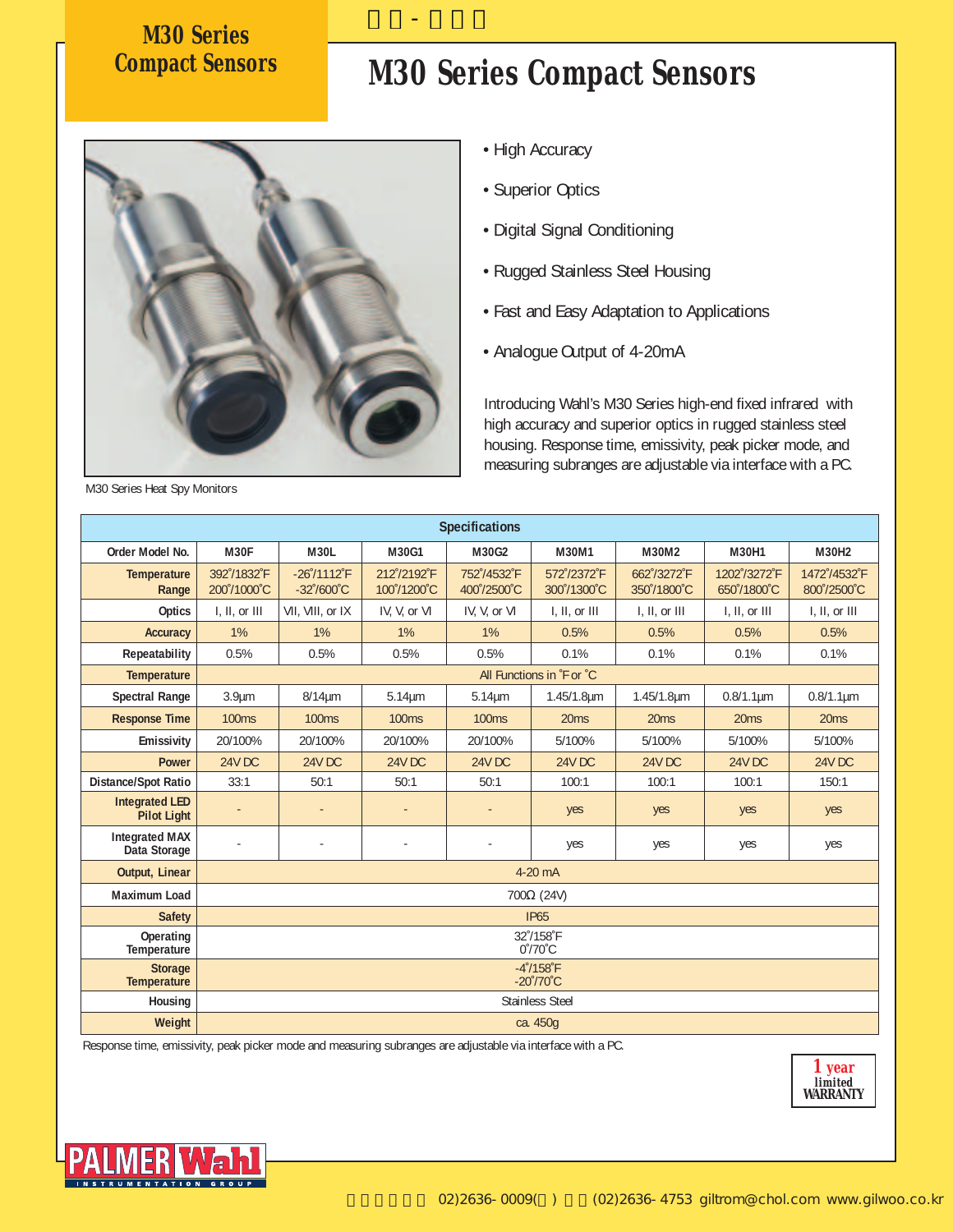### **Compact Sensors M30 Series Compact Sensors**

#### **Applications**

길우-팔머왈

- Steel Industry
- Glass Industry
- Paper Industry
- Plastics Industry
- Furnace Construction
- Research and Development

| M30 Series Spot size diameter M(mm) at Distance A(mm) |               |    |                          |     |                          |                |     |      |      |                |      |      |      |
|-------------------------------------------------------|---------------|----|--------------------------|-----|--------------------------|----------------|-----|------|------|----------------|------|------|------|
|                                                       | Distance (mm) |    |                          |     |                          |                |     |      |      |                |      |      |      |
|                                                       |               | 0  | 100                      | 200 | 300                      | 600            | 800 | 1000 | 1200 | 1500           | 2000 | 2500 | 4000 |
|                                                       | ı             | 13 |                          |     |                          | 6              |     | 15   |      | 26             | 36   |      |      |
|                                                       | Ш             | 16 | ٠                        | -   | ٠                        | 10             | ٠   | 9    | ٠    | 15             | 22   | ٠    |      |
|                                                       | Ш             | 17 | $\overline{\phantom{m}}$ | -   | ٠                        | 13             | ٠   | 11   | ٠    | 11             | 17   | ٠    |      |
|                                                       | IV            | 15 | 2, 5                     | 18  | 35                       | ۰              | ٠   | ٠    | -    | -              | ٠    | ٠    |      |
|                                                       | v             | 15 |                          |     | 6                        | 22             | ٠   | 45   |      |                | -    | -    |      |
| <b>Optics Type</b>                                    | VI            | 15 | $\overline{\phantom{m}}$ | ٠   | ٠                        | -              | ٠   | ٠    | 24   | ٠              | ٠    | 50   | 80   |
|                                                       | VII           | 15 | $\overline{2}$           | 18  | 35                       |                | ٠   | ٠    | ۰    | ٠              | ٠    | ۰    |      |
|                                                       | VIII          | 15 | ٠                        | ٠   | 6                        | 22             | ۰   | 45   | ۰    | -              | ٠    | ۰    |      |
|                                                       | IX            | 15 |                          |     | ٠                        |                | 16  |      |      | 36             |      | 68   |      |
|                                                       | IS            | 13 | ٠                        | ٠   | $\overline{\phantom{a}}$ | $\overline{4}$ | ٠   | 12   | ٠    | 23             | 34   | ٠    |      |
|                                                       | <b>IIS</b>    | 16 | $\overline{\phantom{m}}$ | -   | ٠                        | 7              | ٠   | 5    | ۰    | 12             | 19   | ٠    |      |
|                                                       | <b>IIIS</b>   | 17 | ٠                        | ۰   | ٠                        | 10             | ٠   | 7    | ٠    | $\overline{7}$ | 14   | ٠    |      |



M30 Series Heat Spy Monitor

Please see WAHL M30 Series additional information on the following page.

| <b>Accessories</b> |                                                 |      |                                               |  |  |  |  |  |
|--------------------|-------------------------------------------------|------|-----------------------------------------------|--|--|--|--|--|
| M301               | Software "IP-Service" plus Interface Cable      | M311 | ID52, (ID50) with 2 Internal Limit Switches   |  |  |  |  |  |
| M302               | Cooling jacket, Air or Water                    | M312 | ID52R, (ID52) controller plus RS232 Interface |  |  |  |  |  |
| M303               | Stainless Steel Air-Purge unit (Standard)       | M313 | C/Z-Power Supply 230V AC in 24V DC            |  |  |  |  |  |
| M304               | Stainless Steel Air-Purge unit (Heavy Duty)     | M314 | ID54, Digital Display, Large version, 230V AC |  |  |  |  |  |
| M305               | Mounting Brackets, Adjustable                   | M315 | Transforming Unit, Current Power to Voltage   |  |  |  |  |  |
| M306               | Mounting Brackets, Fixed                        | M330 | Cable Extension Lead, 5 meters (16.4 ft)      |  |  |  |  |  |
| M307               | Vacuum Adapter                                  | M331 | Cable Extension Lead, 10 meters (32.8 ft)     |  |  |  |  |  |
| M308               | Laser Pilot Light unit                          | M332 | Cable Extension Lead, 15 meters (49.2 ft)     |  |  |  |  |  |
| M309               | <b>Stainless Steel Protection Glass Cover</b>   | M333 | Cable Extension Lead, 30 meters (98.4 ft)     |  |  |  |  |  |
| M310               | ID50, Digital Display, Integrated 2 Wire Supply |      |                                               |  |  |  |  |  |



## **M30 Series<br>Compact Sensors**

02)2636-0009() (02)2636-4753 giltrom@chol.com www.gilwoo.co.kr